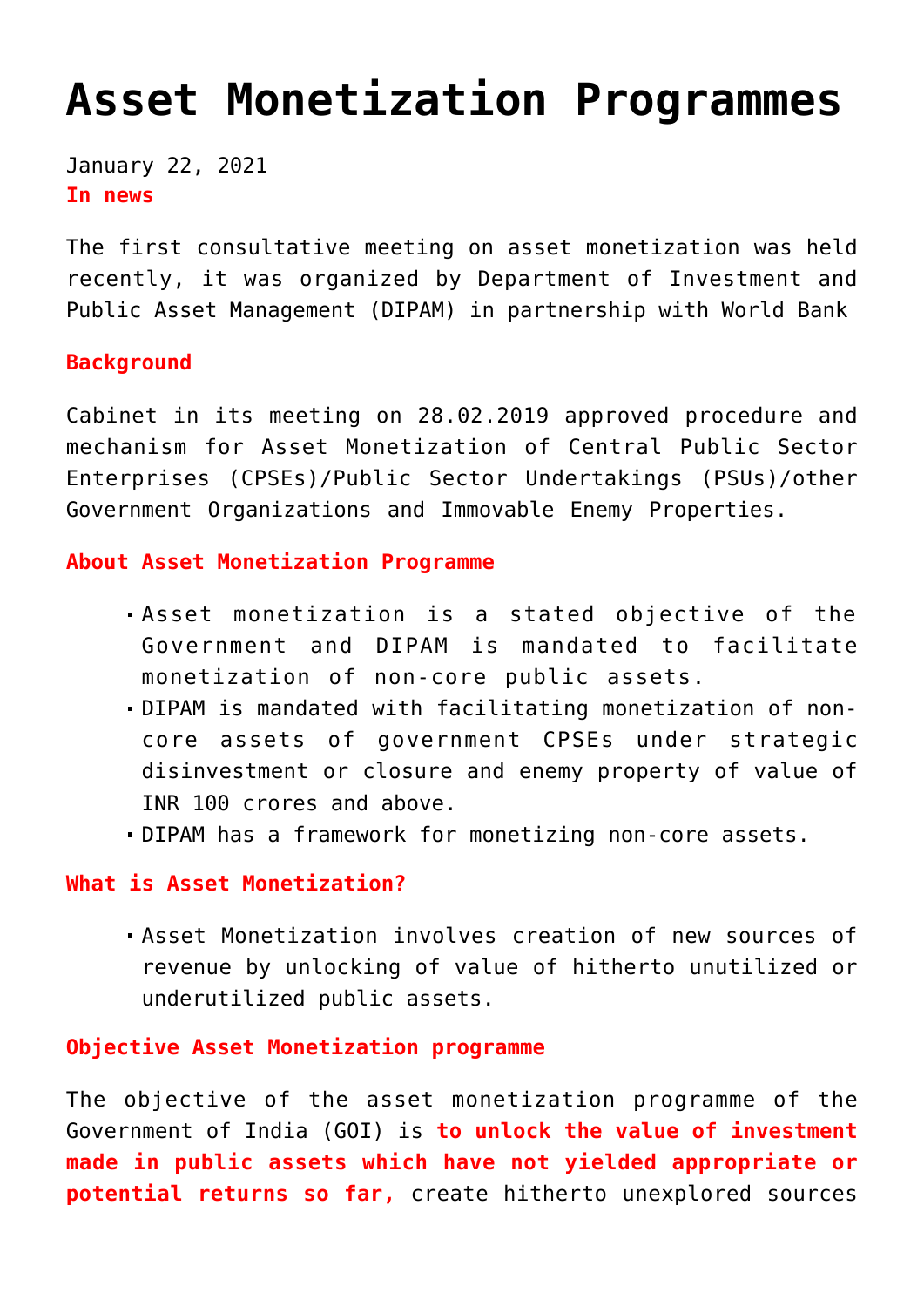of income for the company and its shareholders, and contribute to a more accurate estimation of public assets which would help in better financial management of government/public resources over time.

## **Significance of Asset Monetization**

- Internationally, it is recognized that public assets are a significant resource for all economies.
- Monetizing these assets that Government's control, including Public corporations, is widely held to be a very important but inadequately explored public finance option for managing public resources.
- Many public sector assets are sub-optimally utilised and could be appropriately monetized to create greater financial leverage and value for the companies and of the equity that the government has invested in them.

# **Policy framework: Scope**

The policy framework lays down the Institutional framework for monetization of the following:

- Identified **non-core assets of CPSEs** under strategic disinvestment
- **Immovable Enemy Property** under the custody of Custodian of Enemy Property (CEPI), MHA as per sub section 6 of section 8A of the Enemy Property Act, 1968
- This framework is also available for use to monetize assets of **other CPSEs/PSUs/other** Government Organizations with the approval of the Competent Authority
- **Sick/Loss making CPSEs under closure** normally follow the DPE closure guidelines dated 14.06.2018 in this regard.
	- However, any sick/loss making CPSE can also adopt this framework with the approval of Competent Authority.

### **DIPAM's MoU with World Bank**